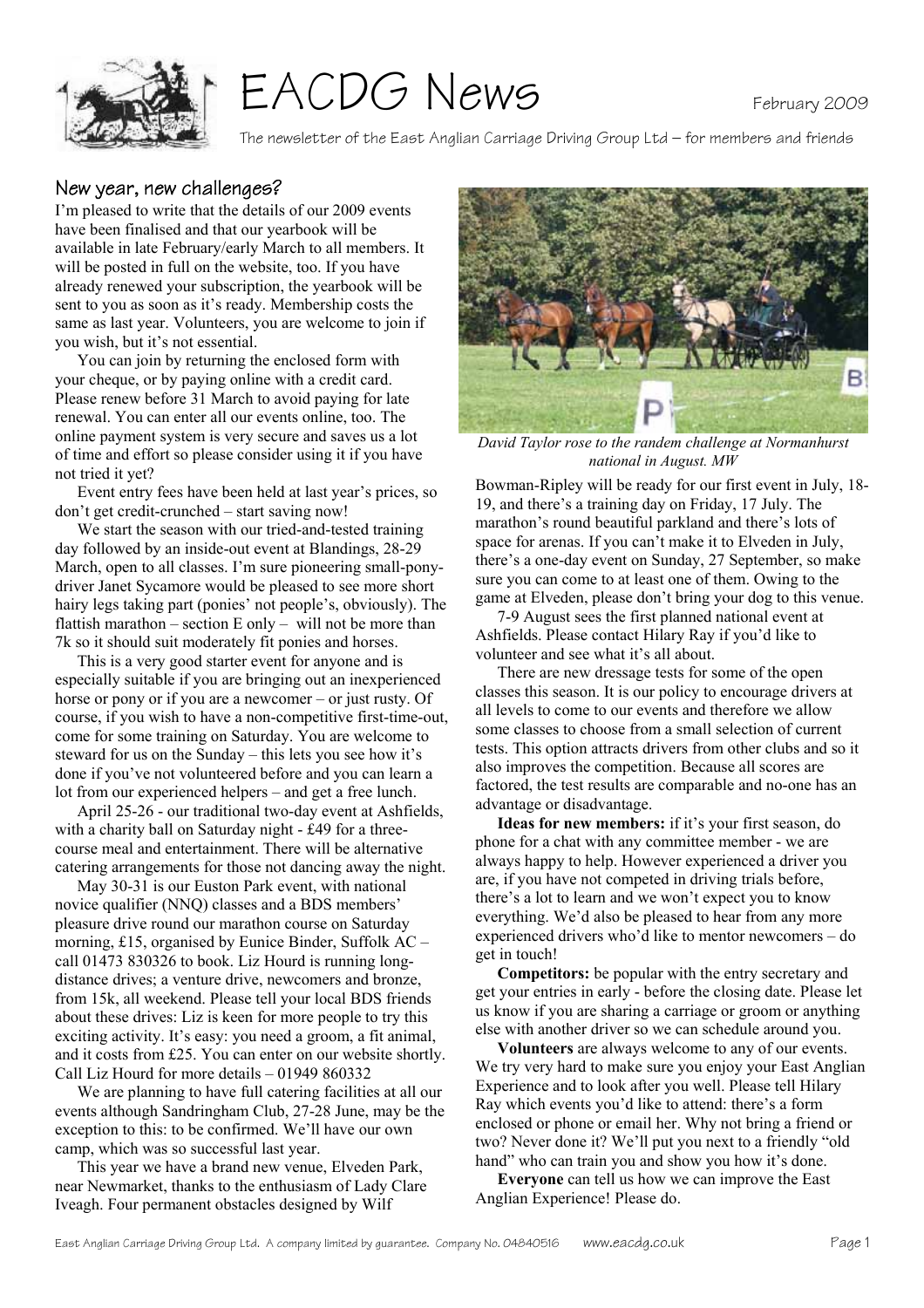### Annual General Meeting

The AGM, 23 November, was well attended. I don't know how many came for the delicious free lunch but it was a very good-humoured meeting and everyone seemed happy with 2008's events. Please remember that we are all volunteers running the club, yet that still means we want to hear your constructive comments as we are always trying to improve your enjoyment at our events. If you have a complaint, please tell us because if you don't, we can't fix the problem. Better still, if you can contribute to any improvements, step up! When more people help, it's more fun and also you'll learn a lot and get to know more people.

 We congratulated Mark Bell and the junior drivers from East Anglia who raised their own funds and took part in the Junior World Championships in Austria in July. Charlotte Snow, Harriet Bradford and Katie Bell were also on the team of eight. They came back aglow with bronze team

medals and Mark won gold in his class.

 Sadly Robin Hyde-Chambers resigned from the committee owing to his work commitments. Janice Parker also stepped down although she will continue to help when she can. They were both thanked for their contributions. Jo Meech was presented with a cheque for a warm jacket as a token of recognition for her many years of organising volunteers. I'm sure we'll still see Jo helping at events but she wants to do less this year. Nigel Collins has left us as our official Safety Officer yet he's generously going to pass on his skills to Nick Westwood and Stephanie Richards who will take over this role for 2009.

 It was suggested that, this season, to save the same ol' people doing the bulk of the work at events, classes of drivers (and their grooms) could help put things away. For example, the novice drivers could clear away the dressage arena(s) and the open/multiple drivers could clear away the cones at each event. The bits and pieces need to be stowed in our trailer. If eight people help to clear an arena, it takes about 15 minutes. This was accepted – so look out!

 It'd also be very helpful if someone would offer to take the marquee down (when we've finished with it) on a regular basis. It's much easier to do with a group and when you've done it before, it's a doddle. Call Fiona now to take up this offer to improve your teamwork!

 Sadly, owing to the appalling weather in the morning many people could not attend and we were without our urbane President, Guy Stainton, to present the trophies. Chairman David Taylor stepped in and, as most people had returned their trophies and cups, these were redistributed.



*Diana Irwin was presented with the Kilbarry Cup by David Taylor for winning the open horse class points league.* 



*Volunteer co-ordinator Jo Meech, retired, was presented with a bunch of flowers and a cheque towards a warm jacket.* 



*David presents Mark Bell with the David Taylor Challenge Trophy for his gold medal at the Junior World Championships in July in Austria.* 

#### Volunteers wanted

Our team of volunteers enjoy our events as well as being darn good at their observing and recording tasks. We always welcome an extra pair of hands and eyes and stewarding is a good way to make new friends and to learn the rules. "It's more fun than I thought", said Sue Hargreaves, who wrote for the dressage judge at Blandings.

 Spectating is the first small step to becoming involved, of course. Do you have interested friends or neighbours who'd like to come and watch? Can you help us to find more people who might help us in the future?

 If you aren't driving, can you spare a morning or an afternoon on Saturday or Sunday? Bring a friend? You can enjoy close-up spectating and learn a lot – as well as have some fun – being one of the team. We always need more helpers. Can you help to find more people? Volunteers get a free lunch and refreshments and can be added to the

newsletter mailing list, if they wish.

 Please call Hilary Ray 01206 251339 and leave your contact number if you'd like to join the volunteers or to put her in touch with new people who are interested.

# Crinkly Camp – 22-24 May

Crinkly Camp has become an institution: it's a three-day training camp for grown-ups (crinklies are over 25) at Ashfields. Top instructors are invited and it's a great opportunity to practise your driving skills in all phases.

 The cost is £250 for one driver (EACDG member) and groom. If you wish to come on this very sociable camp, please enter and pay online soon, or send your form (from the yearbook) and cheque, payable to EACDG Ltd. to Mike Watts. If you come by yourself, without a groom, the cost is £212.50 (EACDG members). We regret that we cannot guarantee a place for you until we have received payment: "first come, first served". If you wish to hire a stable at Ashfields, please contact Zoe now. Bed and breakfast places nearby can be recommended by Zoe, too.

#### We present - trace carriers

John and Jo Attenborough enjoyed judging the novice and pre-novice classes presentation and were pleased with the effort made. Trace carriers were particularly ingenious: one person had made theirs out of a pair of spur straps.

*Photos in this newsletter are published by kind permission of Mike Watts. You can download photos from Mike's site free for your own personal use only - if you want to publish Mike's photos for any reason, please ask his permission first and print his site name as an acknowledgement, www.mikewatts.com.*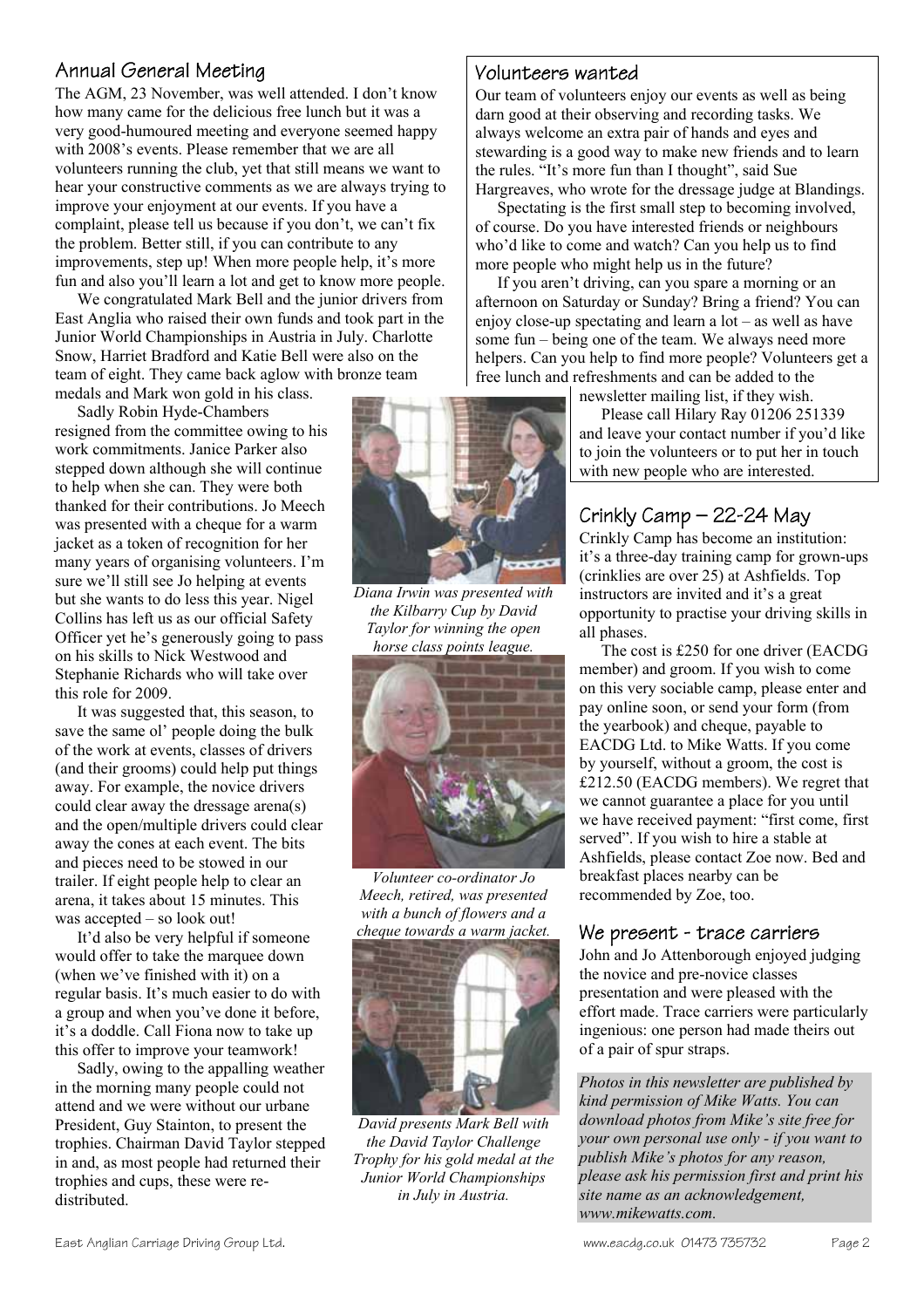#### Your committee 2009

| President              | Guy Stainton 01787 370681    |
|------------------------|------------------------------|
|                        | guy@carriages37.fsnet.co.uk  |
| Chairman               | David Taylor 01284 811510    |
|                        | carriagehouse@btinternet.com |
| Treasurer              | Jacqui Clarke 01702 510077   |
|                        | jacqui 12@btinternet.com     |
| Secretary              | Fiona Powell 01473 735732    |
|                        | fiona@eacdg.co.uk            |
| <b>Event Secretary</b> | Zoe Morgan 07770 944868      |
|                        | wbrearriages@aol.com         |
| Website, Entries $\&$  | Mike Watts 01473 735050      |
| Membership             | mikew@eacdg.co.uk            |
|                        | Ivy Cottage, Boot Street,    |
|                        | Great Bealings, Woodbridge,  |
|                        | <b>IP13 6PB</b>              |
| Course Builder         | Tony Clarke 01702 510077     |
| and helpers            |                              |
| <b>Safety Officers</b> | Nick Westwood, Stephanie     |
|                        | Richards                     |
| Volunteer Co-ordinator | Hilary Ray 01206 251339 or   |
|                        | 07795 148199                 |
|                        | hilary ray@hotmail.co.uk     |

*If you have not got the 2009 BHDTA rule book, get a new one from their office for £10 plus £2.95 p&p – and read it! www.horsedrivingtrials.co.uk, 0845 643 2116, BHDTA, East Overhill, Stewarton,Kilmarnock,KA3 5JT* 

*Send any item for publication in the newsletter to Fiona. No responsibility is taken by the EACDG Ltd or by any individual for any item or animal advertised in this newsletter or on the website, nor for the results or effects of following any advice or ideas published.* 



*Janet Sycamore groomed for ten-year-old Nadia Hughes and Mable in the first Wix World Cup event on 24 January. If you look closely you'll see we used onions for knockdowns!* 

#### Optional small pony class

If you drive a pony of 11.2 hands or under, you can enter this class. It's open to singles and multiples drivers in any class and your ponies must be fit enough to enjoy the experience, of course. Two-wheelers are welcome.

 You'll drive the dressage test with your normal class and drive the same cones course as everyone else with more time allowed. Drive section E only (the part of the marathon with the obstacles in it) with a longer time allowance based on a slower speed. If you are a small pony driver or newcomer who'd like to compete in this class, please consider taking part. You'll have the opportunity to win your own class rosettes and points in the club's league. Call Janet Sycamore, 01284 828828, for a chat – leave a message if you get her answerphone.

# EACDG Events 2009

Keep this as your own reminder!

| Event type and venue            | I've entered   | I've volunteered                                                                         |
|---------------------------------|----------------|------------------------------------------------------------------------------------------|
| <b>Blandings training</b>       | no<br>ves      | no<br>ves                                                                                |
| Blandings inside-out event      | $n_{O}$<br>ves | ves<br>no                                                                                |
| Ashfields two-day event         | no<br>ves      | no<br>ves                                                                                |
| Ashfields Crinkly Camp          | no<br>ves      | yes<br>$n$ o                                                                             |
| Euston Park two-day event, NNQ, |                |                                                                                          |
| BDS pleasure drive & long-      | yes<br>no      | yes<br>no                                                                                |
| distance driving                |                |                                                                                          |
| Sandringham Club two-day event  | ves<br>no      | yes<br>no                                                                                |
| Elveden training                | no<br>ves      | no<br>ves                                                                                |
| Elveden two-day event           | $n_{O}$<br>ves | no<br>ves                                                                                |
| Ashfields Club Championship     | ves<br>no      | ves<br>no                                                                                |
| Elveden inside-out event        | ves<br>no      | ves<br>no                                                                                |
|                                 |                |                                                                                          |
|                                 |                | Please contact Hilary Ray if you'd like to volunteer $-$ all are welcome $-$ free lunch! |

01206 251339 or 07795 148199 or hilary ray@hotmail.co.uk